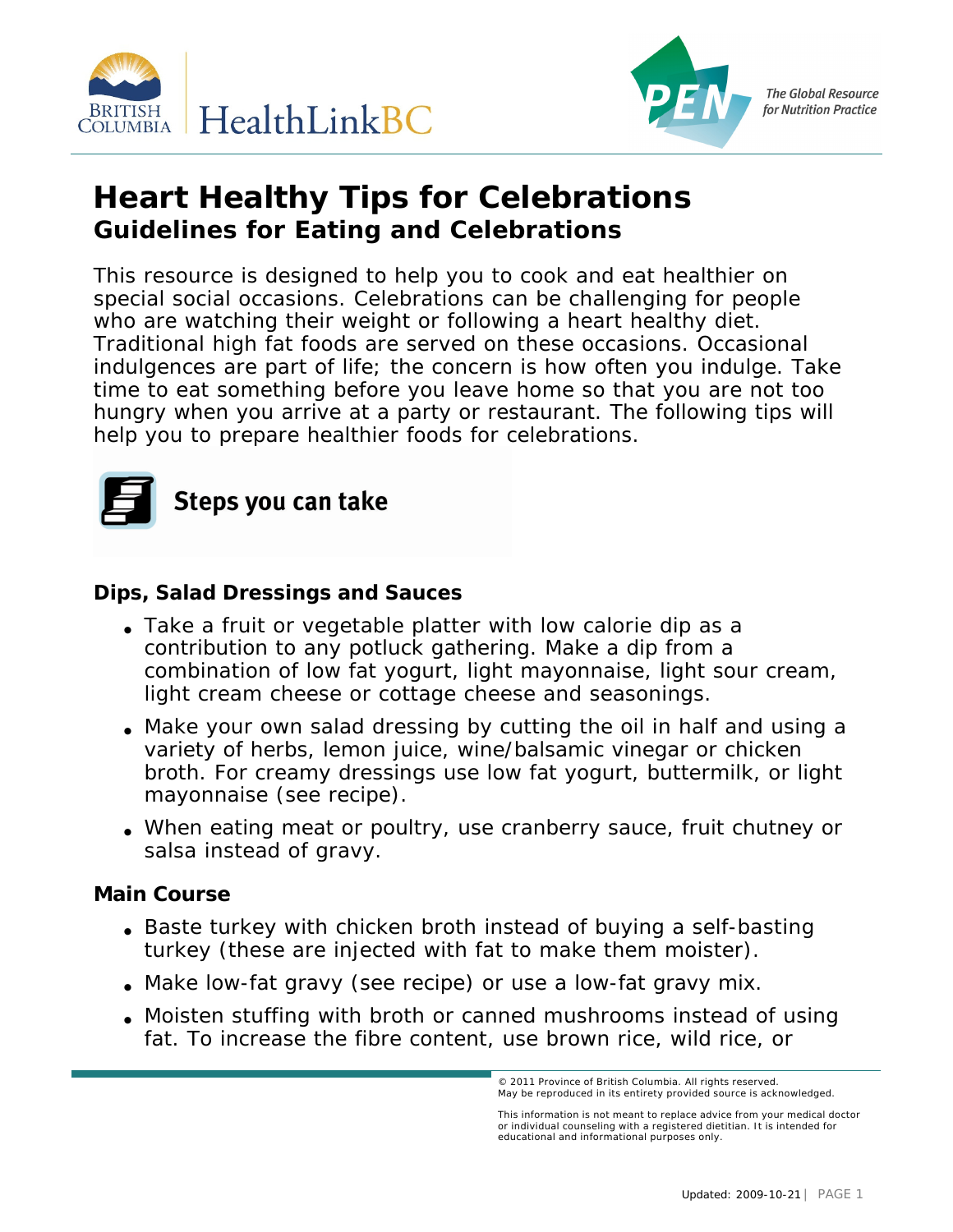



**The Global Resource** for Nutrition Practice

100% whole wheat bread. Bake in a casserole dish so that the stuffing won't soak up fatty drippings from the chicken or turkey.

- Make vegetables, grains, and salads the focus of your menu rather than meats and sweets.
- Make mashed potatoes without butter. Instead, use skim milk or broth or light non-hydrogenated margarine. Top with yogurt or low fat sour cream.

## **Desserts**

- If a recipe calls for cream, substitute milk, low fat evaporated milk or low-fat sour cream.
- Decrease the fat in a recipe to  $\frac{1}{4}$  cup or less. Use oil or nonhydrogenated margarine instead of butter, lard, or shortening, and replace the rest of the fat with mashed fruit or vegetable (applesauce, pumpkin).
- Keep servings of high fat desserts small.
- Offer low fat fruit dessert, such as fruit cobbler, fruit crisp, angel food cake with pureed fruit topping, a brightly coloured fruit salad, or low fat trifle (see recipe).
- Make a graham cracker crumb crust or biscuit crust (using nonhydrogenated margarine) instead of pastry piecrust.

| Yogurt Dressing                                                                                                                                               |                                                                                                                                              |
|---------------------------------------------------------------------------------------------------------------------------------------------------------------|----------------------------------------------------------------------------------------------------------------------------------------------|
| 1 cup skim milk yogurt<br>1 clove garlic<br>1 Tbsp parsley, chopped<br>2 Tbsp lemon juice<br>1/ <sub>2</sub> tsp dill weed<br>1/ <sub>2</sub> tsp dry mustard | $\frac{1}{2}$ tsp sugar<br>1/2 tsp Worcestershire sauce<br>$\frac{1}{2}$ tsp pepper<br>$\frac{1}{2}$ tsp salt<br>1/2 tsp red or green pepper |

Place all ingredients in a blender or food processor and puree. Pour into airtight container and store in refrigerator for up to ten days. Makes 250 mL (1 cup).

From: Johnson F, Ratner S. *Eating Light and Loving It!* Toronto, ON:

This information is not meant to replace advice from your medical doctor<br>or individual counseling with a registered dietitian. It is intended for educational and informational purposes only.

<sup>© 2011</sup> Province of British Columbia. All rights reserved. May be reproduced in its entirety provided source is acknowledged.<br>.